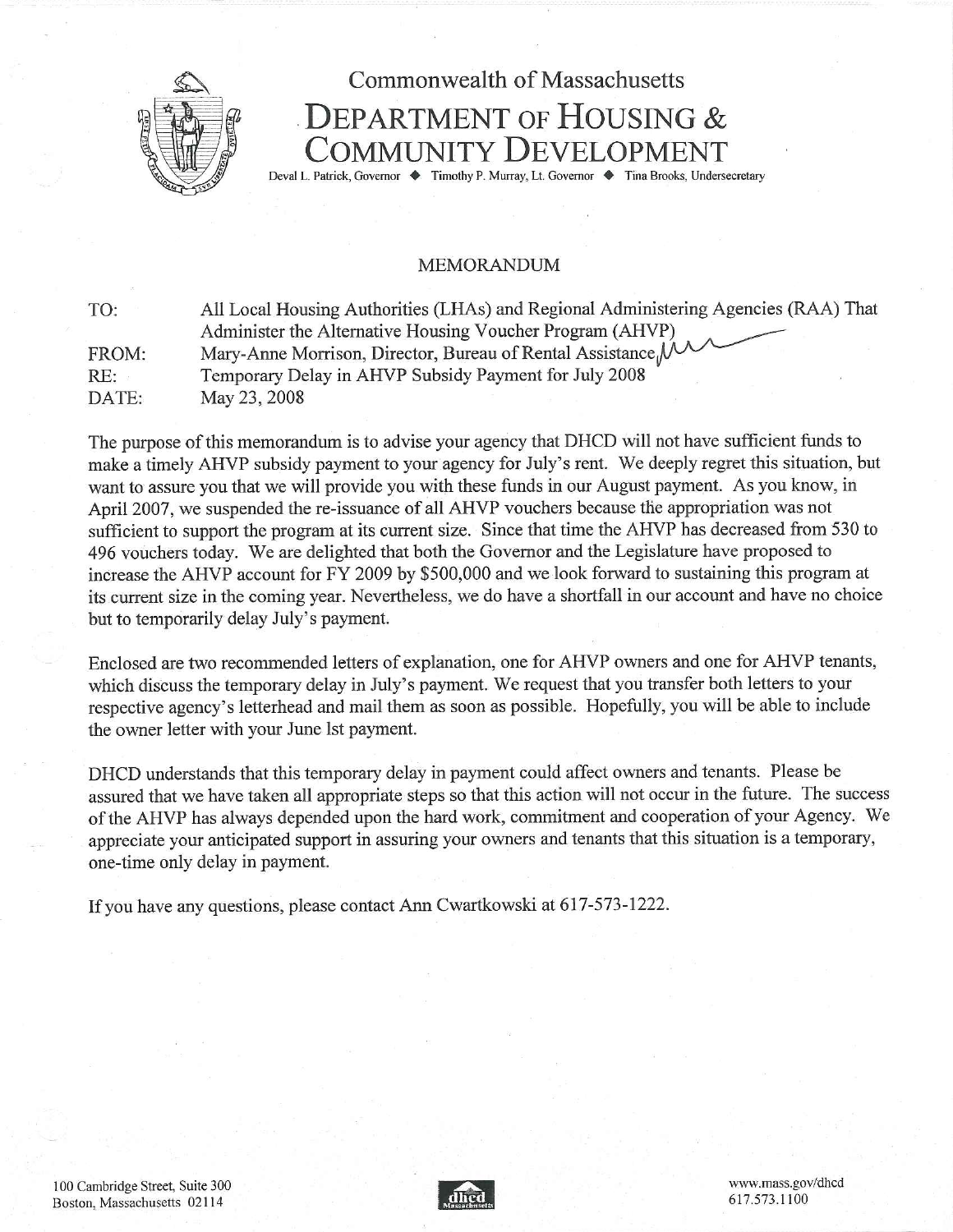## SAMPLE LETTER TO OWNER **IMPORTANT NOTICE - TIME SENSITIVE INFORMATION**

*(add housing agency's language re: need for translation)*

(date)

Landlord

RE: Alternative Housing Voucher Program (AHVP) subsidy payment for July 2008 on behalf of: participant name.

Dear

I am writing to you in your capacity as a landlord who receives Alternative Housing Voucher Program (AHVP) subsidy funds from the LHA . Recently, the Department of Housing and Community Development (DHCD), the funding agency for the AHVP, advised us that the program will not have sufficient funds to fully meet the program's subsidy obligations to participating landlords for the month of July 2008. We will have to delay our subsidy payment to you for the month of July for one month. *This delay in subsidy will be short-term.* DHCD fully expects to provide us with these funds to reimburse each AHVP landlord in time for the August subsidy check. Please be assured that DHCD has taken all appropriate steps to ensure that this situation will not occur in the future.

We have sent your tenant the attached correspondence advising them of this temporary delay and have stressed their obligation to continue to pay their share of the rent in July. Please note that under no circumstances can you ask or require your tenant to pay the balance of housing agency rent for July.

The success of the AHVP has always depended on the participation of landlords like you. Without your cooperation hundreds of non-elderly, disabled households would not be able to afford decent, safe and sanitary housing. We greatly value the service you provide to the Commonwealth's most vulnerable citizens. and truly hope that you will be able to manage this very short term one month delay in subsidy payment. You should feel free to call LHA name/number or Ann Cwartkowski at DHCD at 617-573-1222 should you have any questions or concerns.

Sincerely,

cc: (Tenant Name)